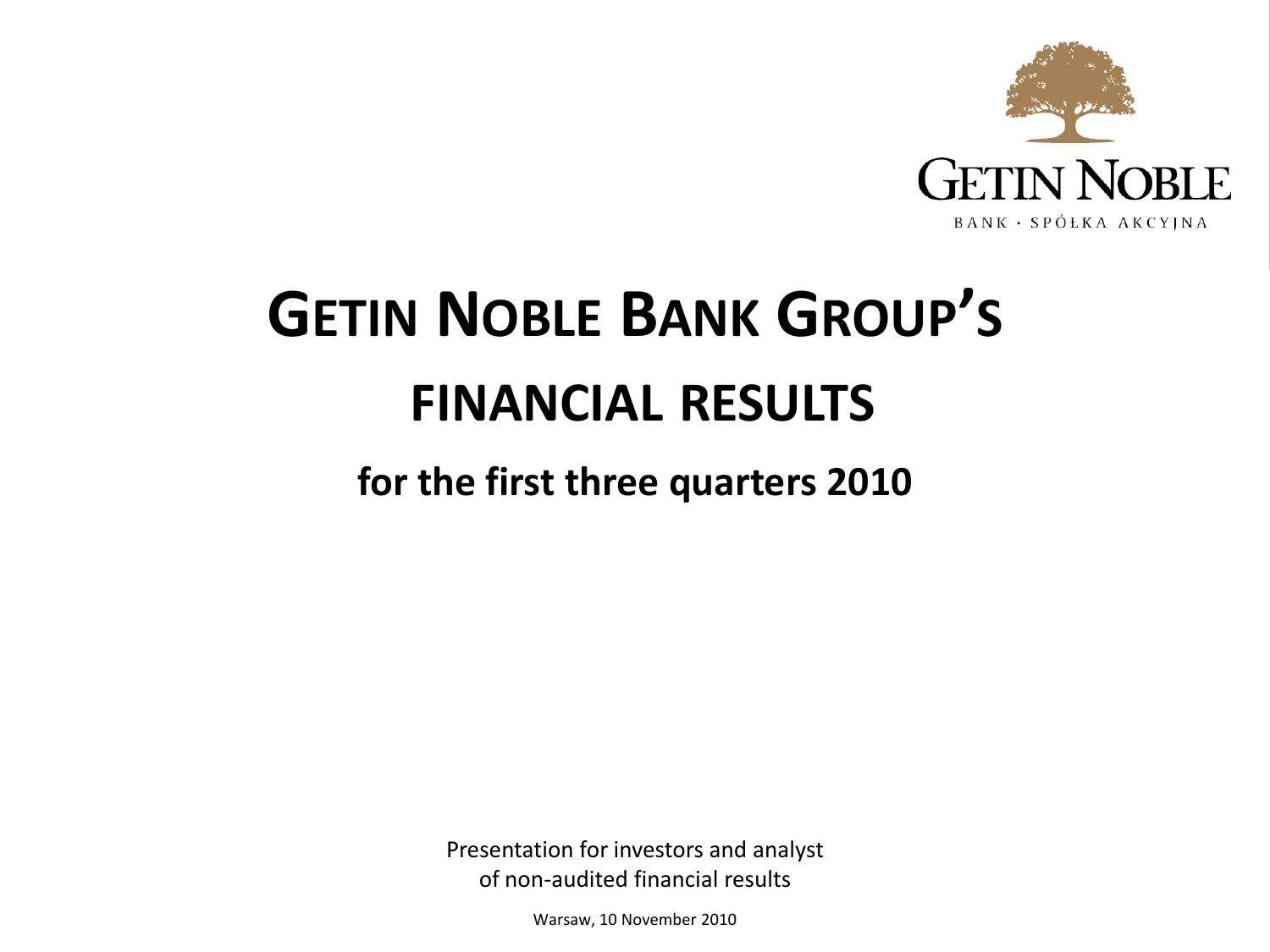# KEY FINANCIAL FIGURES **GETIN NOBLE BANK**



| 30.09.2010 / 31.12.2009 |          |                                                                  |
|-------------------------|----------|------------------------------------------------------------------|
| 30,9 PLN bn             | $+20,7%$ | Loans balance                                                    |
| $34,3$ PLN bn           | $+21,6%$ | Deposits balance                                                 |
| 3,2 PLN bn              | $+9,3%$  | Equity<br>(attributable to equity holders of the parent company) |
| 39,0 PLN bn             | $+17,8%$ | Balance sheet total                                              |
|                         |          |                                                                  |

#### **Q1-Q3'2010 / Q1-Q3'2009**

| 768,1 PLN m | $+36,2%$     | Net interest income                                                  |
|-------------|--------------|----------------------------------------------------------------------|
| 707,5 PLN m | $+44,5%$     | Net fee and commission income                                        |
| 324,2 PLN m | $+18,4%$     | Operating profit                                                     |
| 530,8 PLN m | $+13,2%$     | Overhead costs                                                       |
| 835,4 PLN m | $+51,9%$     | Result on provision for NIL and other accounts receivable            |
| 342,4 PLN m | $+39,6%$     | Net profit<br>(attributable to equity holders of the parent company) |
| 31,4%       | $-4,9$ p.p.  | C/I                                                                  |
| 10,3%       |              | <b>CAR</b>                                                           |
| 17,2%       | $+17,2 p.p.$ | ROE                                                                  |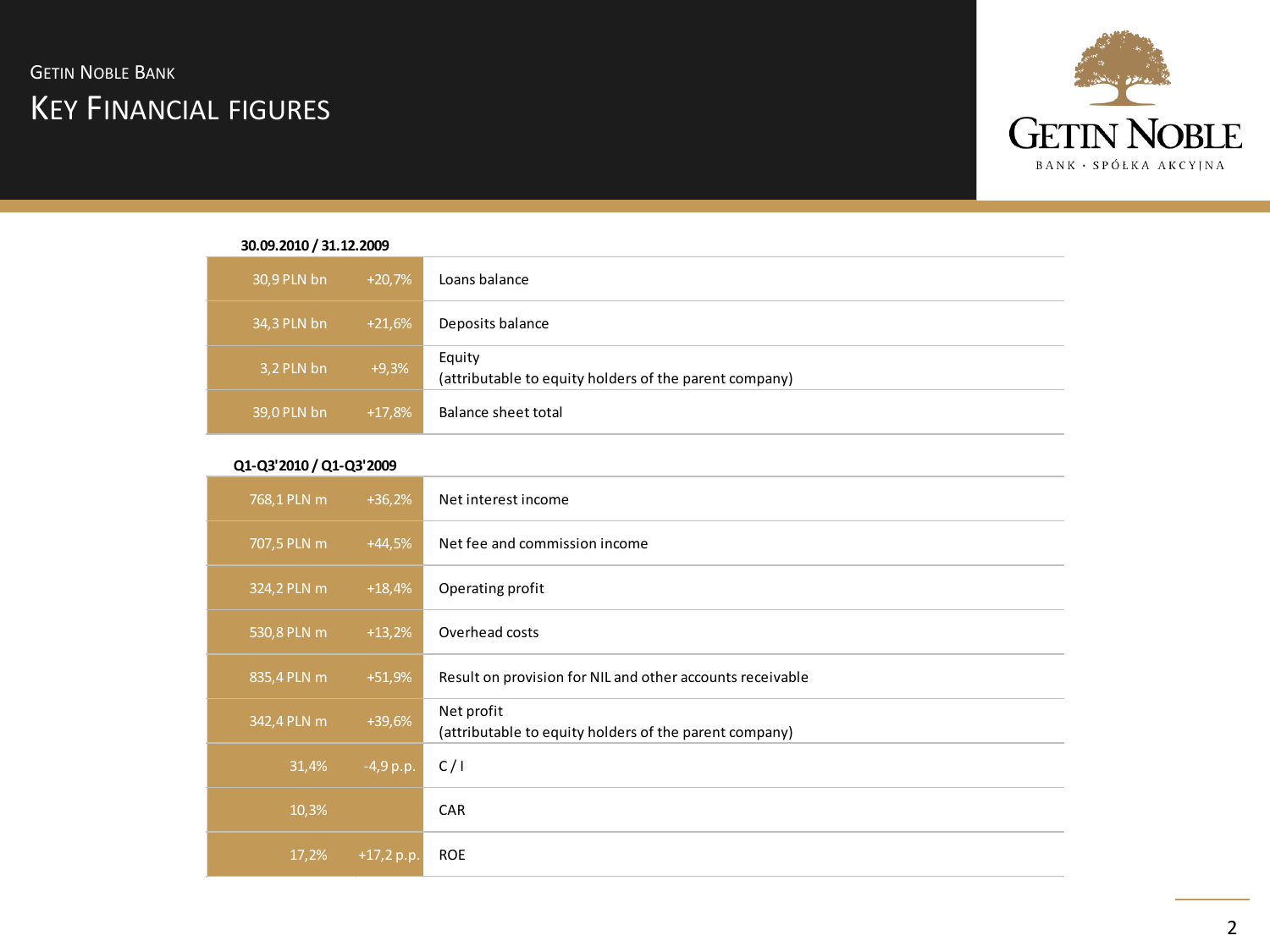# **KEY FINANCIAL FIGURES GETIN NOBLE BANK**



| 30.09.2010 / 31.12.2009 |             |                                                                      |
|-------------------------|-------------|----------------------------------------------------------------------|
| 30,9 PLN bn             | $+20,7%$    | Loans balance                                                        |
| 34,3 PLN bn             | $+21,6%$    | Deposits balance                                                     |
| 3,2 PLN bn              | $+9,3%$     | Equity<br>(attributable to equity holders of the parent company)     |
| 39,0 PLN bn             | $+17,8%$    | <b>Balance sheet total</b>                                           |
| Q3'2010 / Q2'2010       |             |                                                                      |
| 261,4 PLN m             | $-1,1%$     | Net interest income                                                  |
| 252,1 PLN m             | $+6,7%$     | Net fee and commission income                                        |
| 170,7 PLN m             | $+58,3%$    | Operating profit                                                     |
| 178,8 PLN m             | $-4,3%$     | Overhead costs                                                       |
| 233,8 PLN m             | $-27,5%$    | Result on provision for NIL and other accounts receivable            |
| 134,3 PLN m             | $+31,5%$    | Net profit<br>(attributable to equity holders of the parent company) |
| 31,4%                   | $-0,4 p.p.$ | C/I                                                                  |
| 10,3%                   | $+0,8$ p.p. | CAR                                                                  |
| 17,2%                   | $+2,4 p.p.$ | <b>ROE</b>                                                           |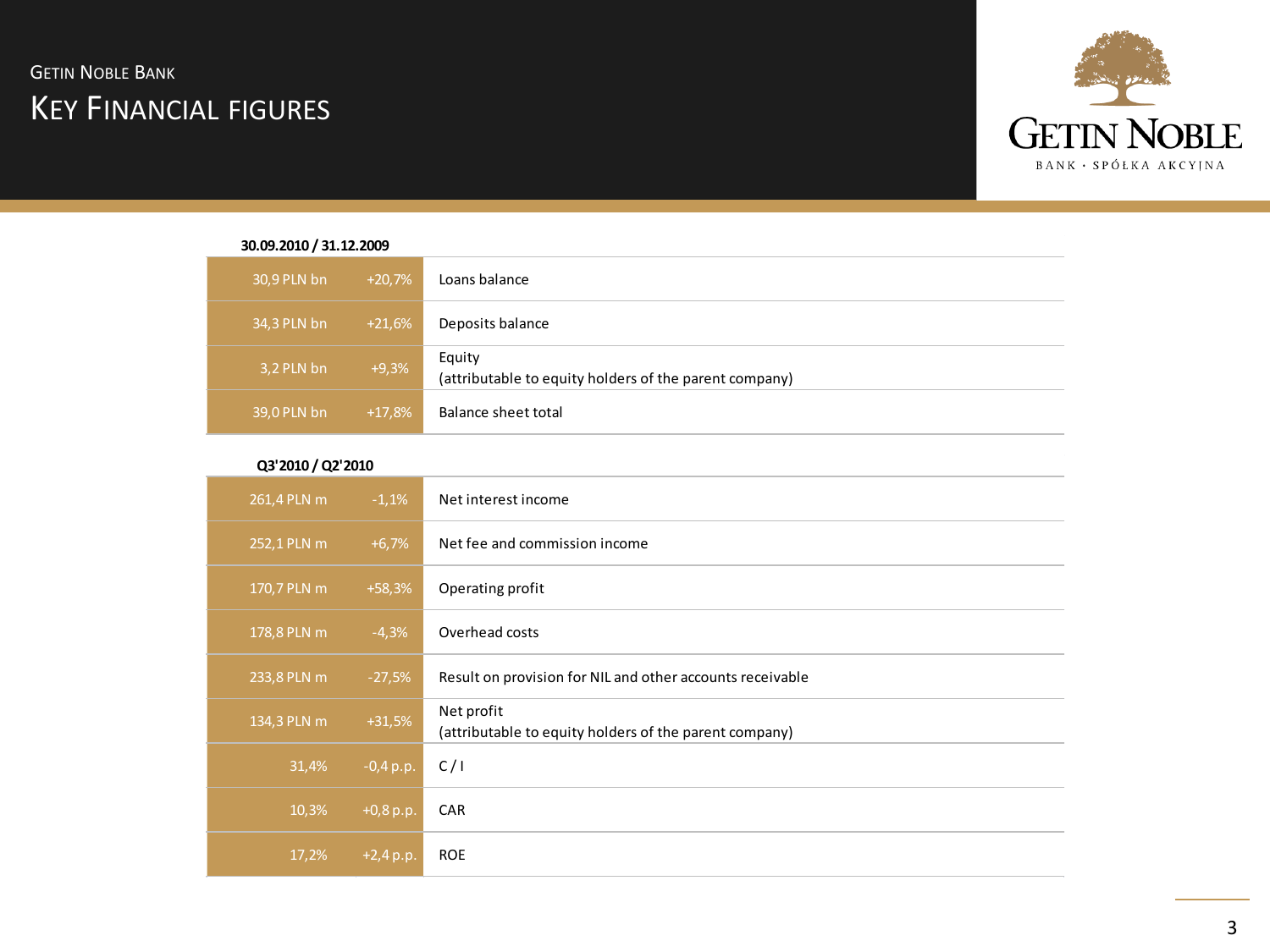

MORTGAGE LOANS **GETIN NOBLE BANK** 



- **A** Retained position of the second leading player on the mortgage market a 12,9% <sup>2)</sup> market share after the 8 months of 2010
- **Balance growth more than four times higher than that of the entire market**

<sup>1)</sup> Gross portfolio

<sup>2)</sup> According to a ranking by Rzeczpospolita, a daily, 21 October 2010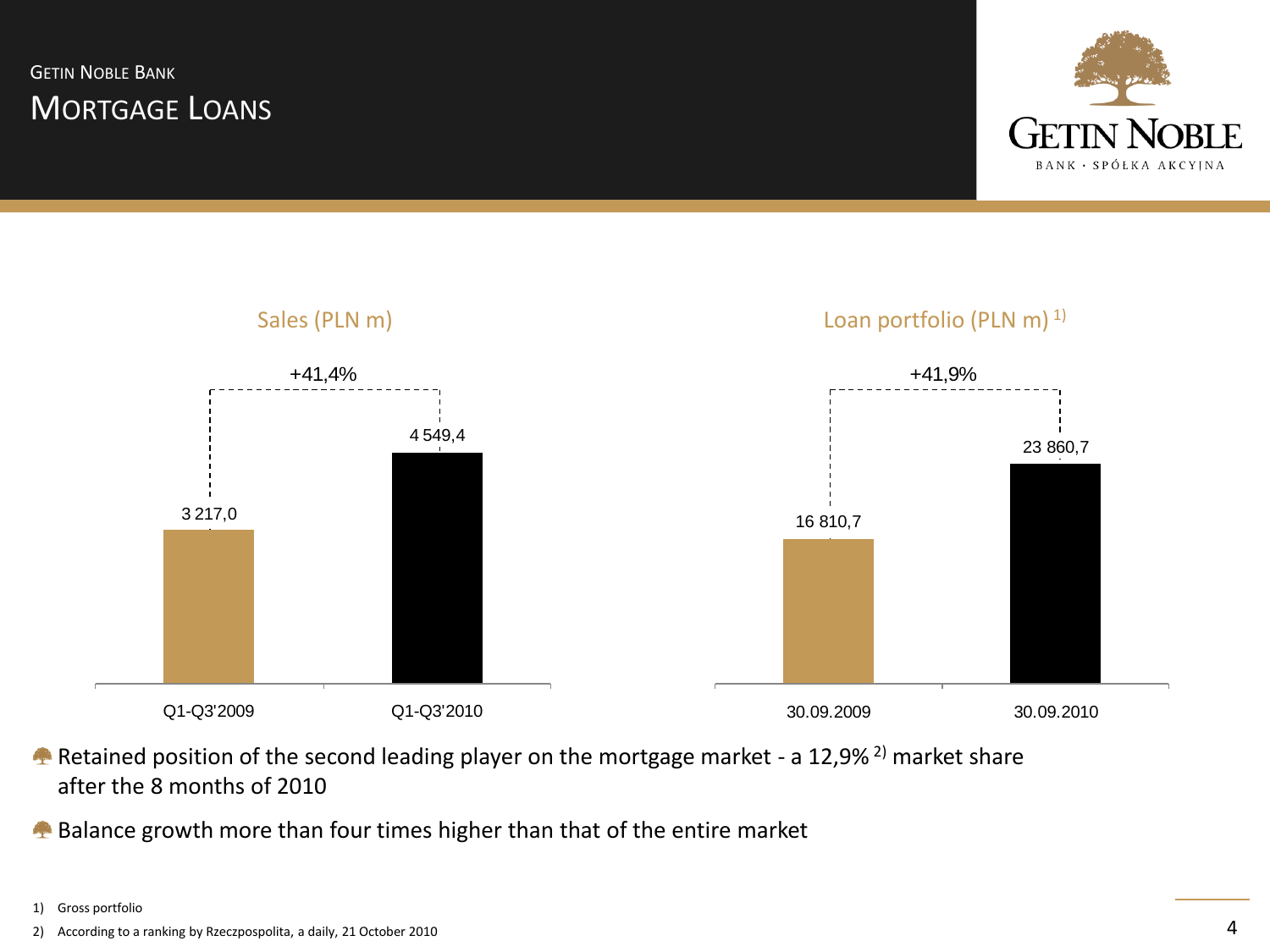

AUTO LOANS **GETIN NOBLE BANK** 



Percentage of loans for financing new vehicles went up to 27,9% as at the end of September against 22,0% at the end of 2009 **September** 

Growing sales in spite of a difficult car market:

- seasonal increased interest in leases owing to changes in VAT law (last months of a possibility of VAT deductibility for vehicles with lorry approval certificates)
- until the end of September, dealers and manufacturers sold 2,58% fewer cars compared with the previous year; also the used car imports were falling for the fourth month in a row (m/m of the previous year)
- Strengthened leadership in the auto loan market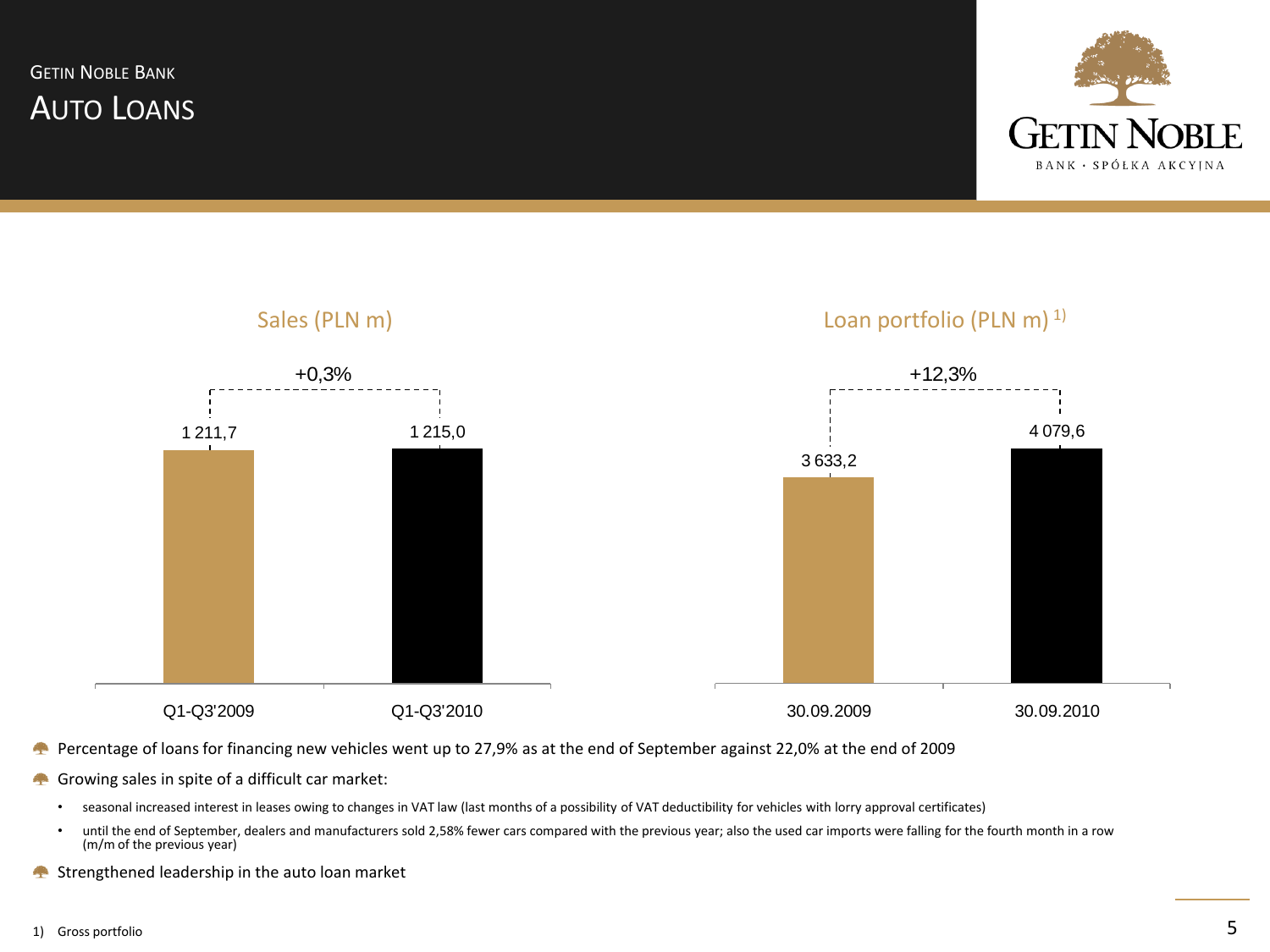RETAIL LOANS **GETIN NOBLE BANK** 





Higher sales with the improving quality of the new portfolio



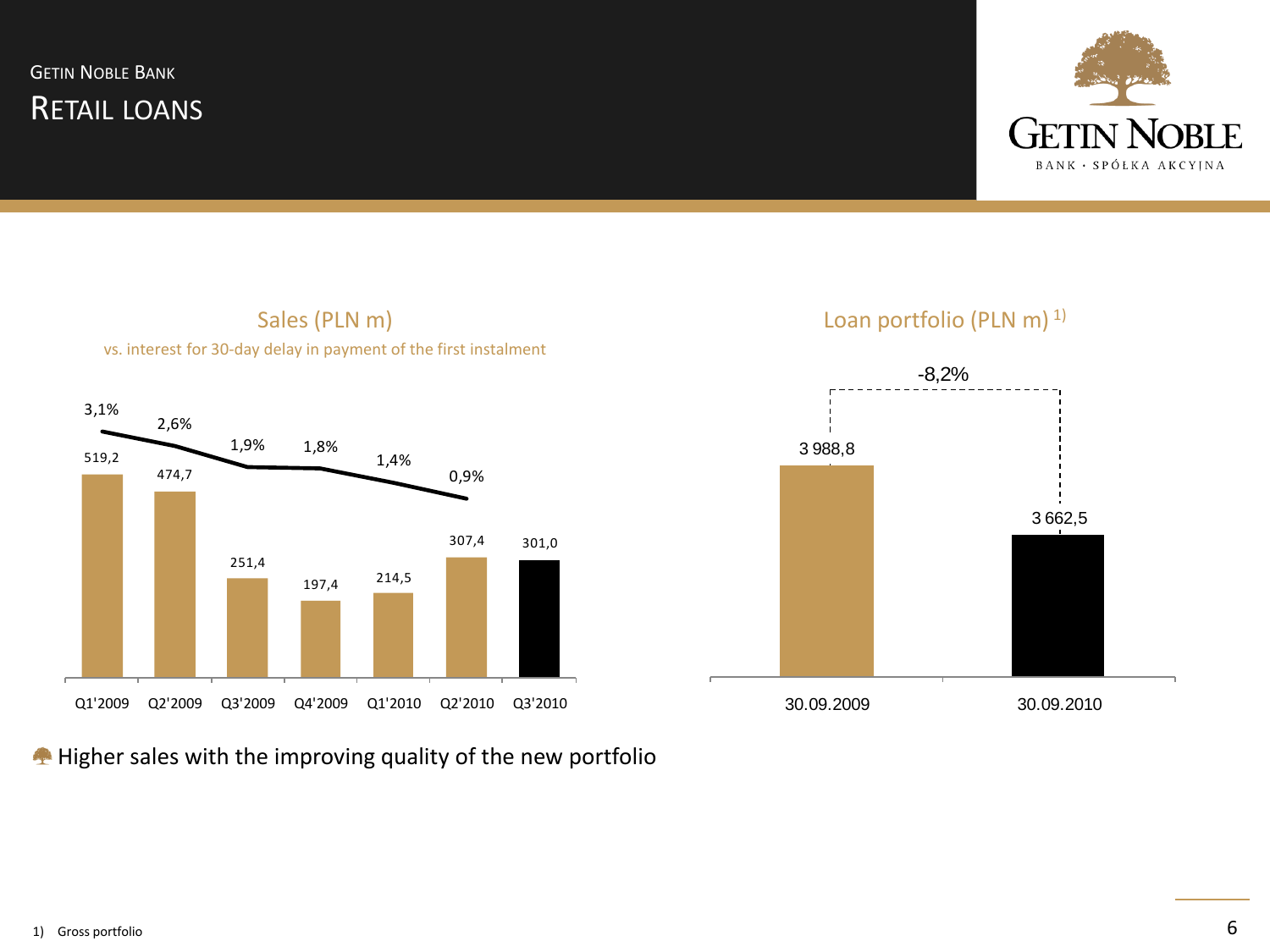SME LOANS **GETIN NOBLE BANK** 





Better lease sales by 80,7% y/y

Very strong sales results under the "JST Contract", a loan for businesses co-operating with the local government institutions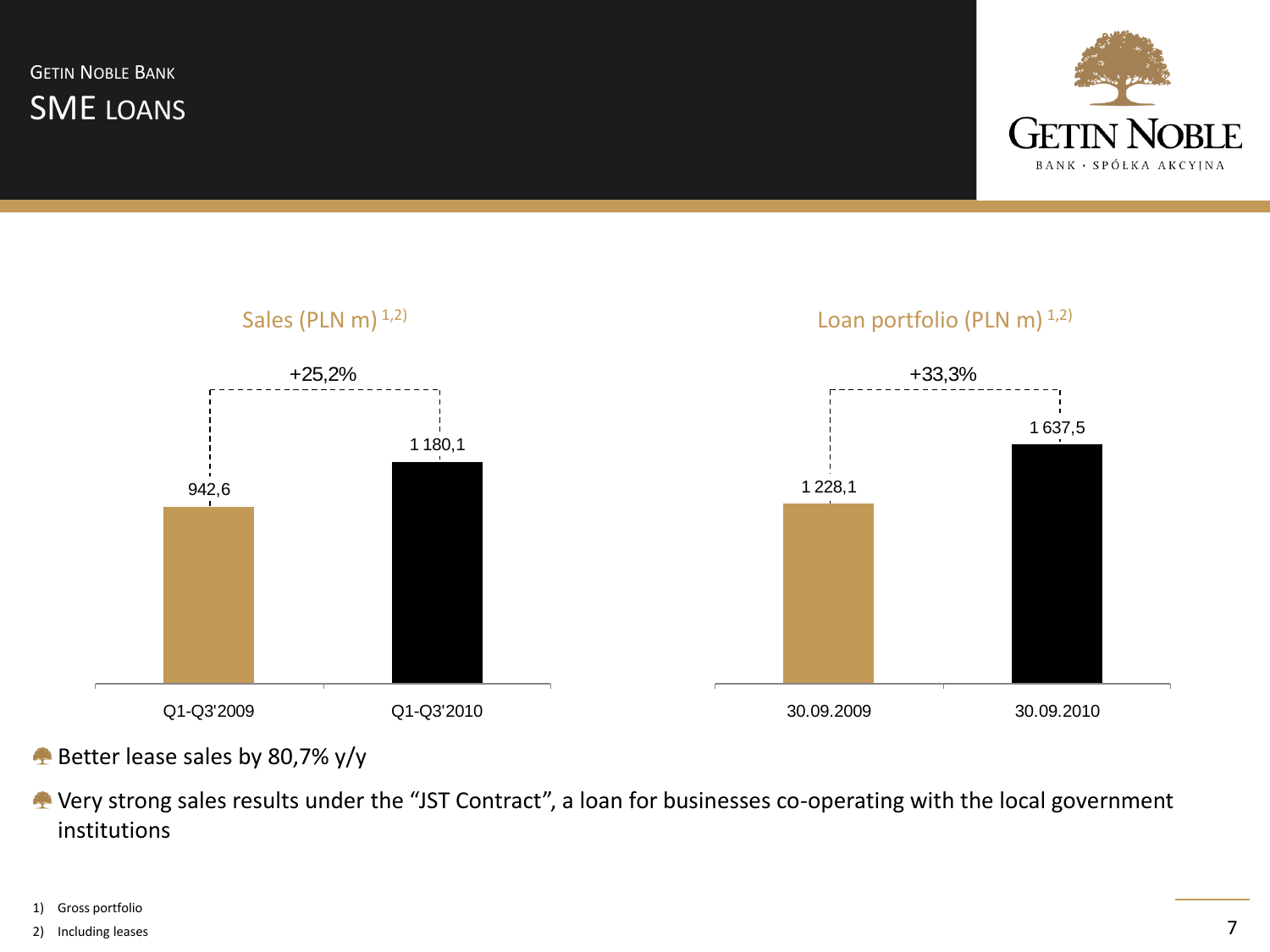### LOANS: BALANCE AND MARKET SHARE **GETIN NOBLE BANK**





Growth in the balance of loans above the market rate (market's growth of 10,0% <sup>2)</sup> since the year start)

#### Expanded the share in this market, to 4,5%

<sup>1)</sup> The market share has been calculated based on the National Bank of Poland's data (market = banks operating in Poland + Poland-residing branches of credit institutions and branches of foreign banks + credit unions)

<sup>2)</sup> According to the data published by the National Bank of Poland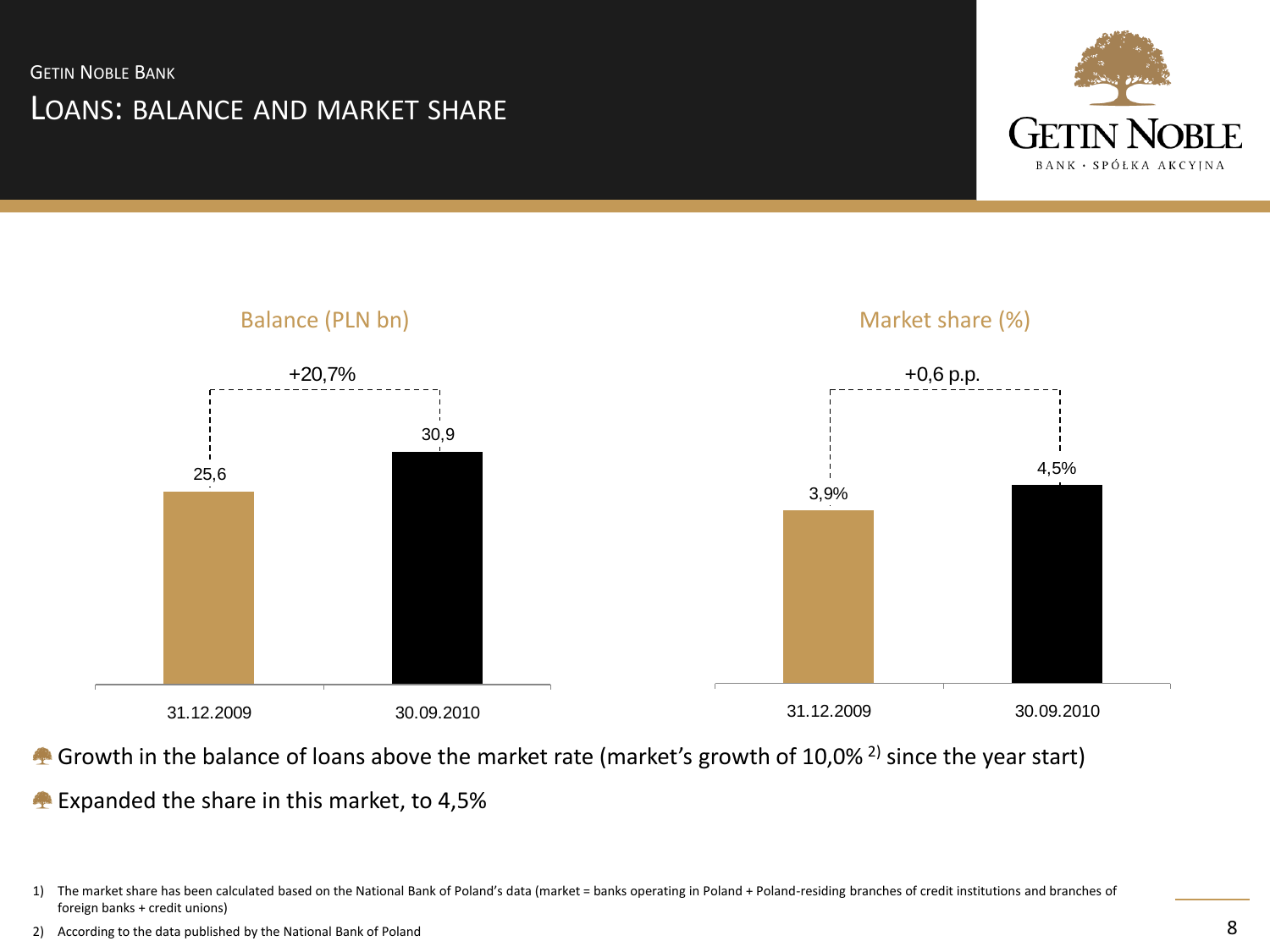# UDZIAŁ WALUT W PORTFELU KREDYTOWYM **GETIN NOBLE BANK**



Share of foreign currency loans in the total loan portfolio (%)



The share of foreign currency loans in the total portfolio below 50%

Continued focus on the sales of loans in the Polish currency (PLN)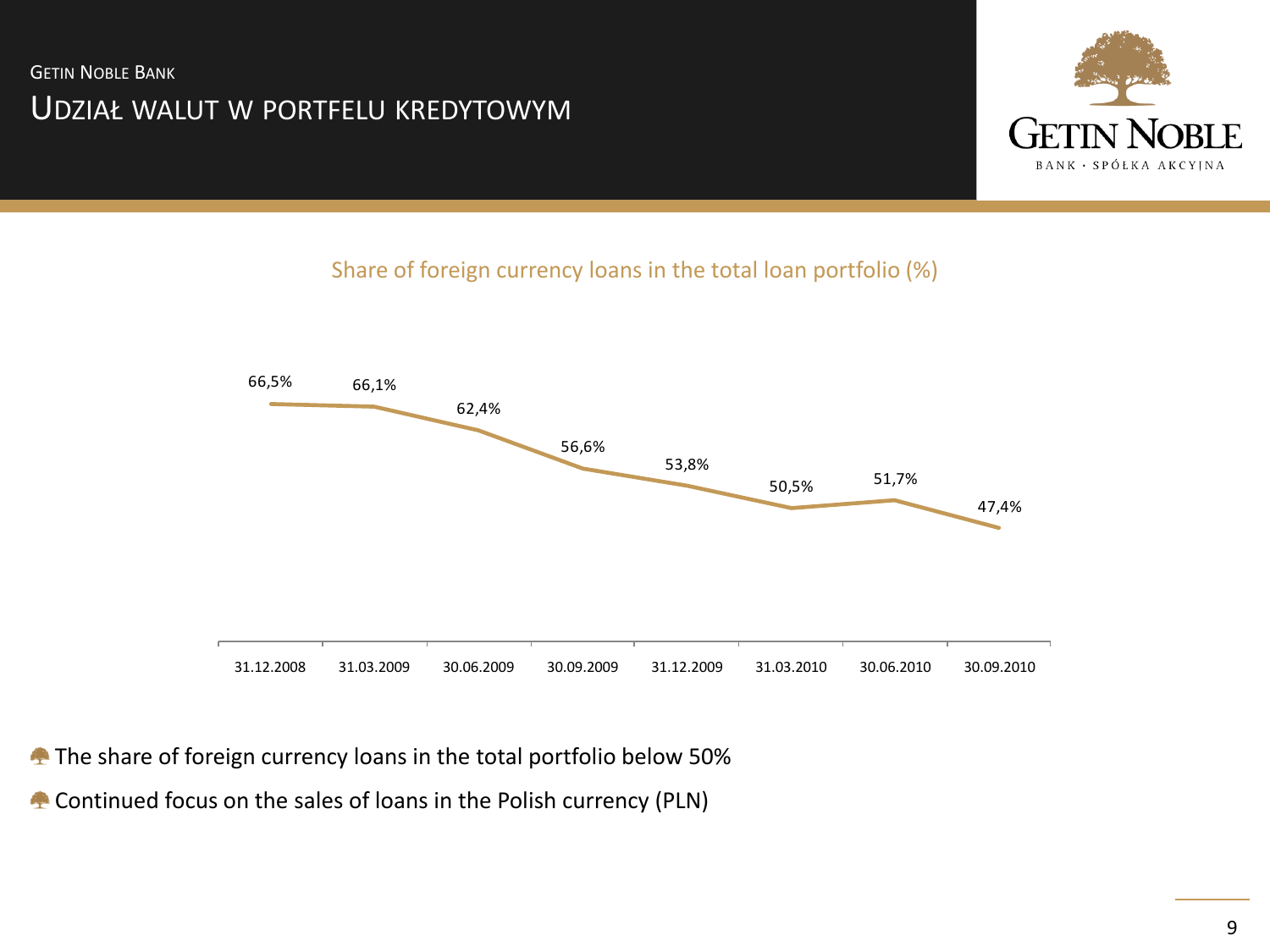### DEPOSITS: BALANCE AND MARKET SHARE **GETIN NOBLE BANK**





Rising share in the deposit market, to a level of 5,2% as at the end of Q3 2010

As at 30 September 2010, deposits accounted for 88,1% of the financing sources for the Bank's activity

<sup>1)</sup> The market share has been calculated based on the National Bank of Poland's data (market = banks operating in Poland + Poland-residing branches of credit institutions and branches of foreign banks + credit unions)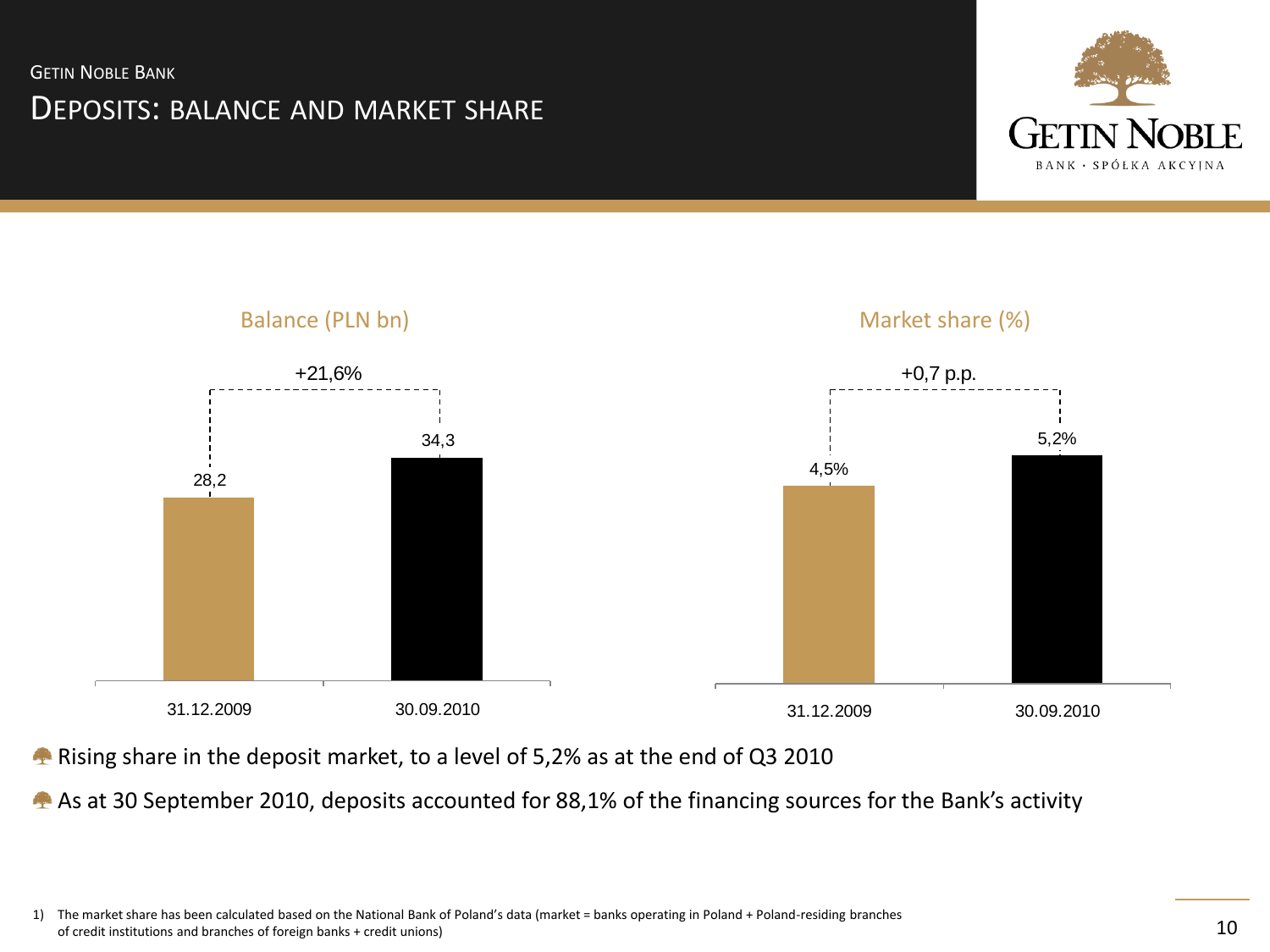**GETIN NOBLE BANK** 

# DEPOSITS: DEPOSIT STRUCTURE BY TERM





- $\triangle$  **68,1% of the deposit base with original maturities of six months or more, which represents an increase** in the share of financing structure, from 51,5% as at the end of 2009
- Deposits rolled over in 2010 at a lower average interest rate compared with 2009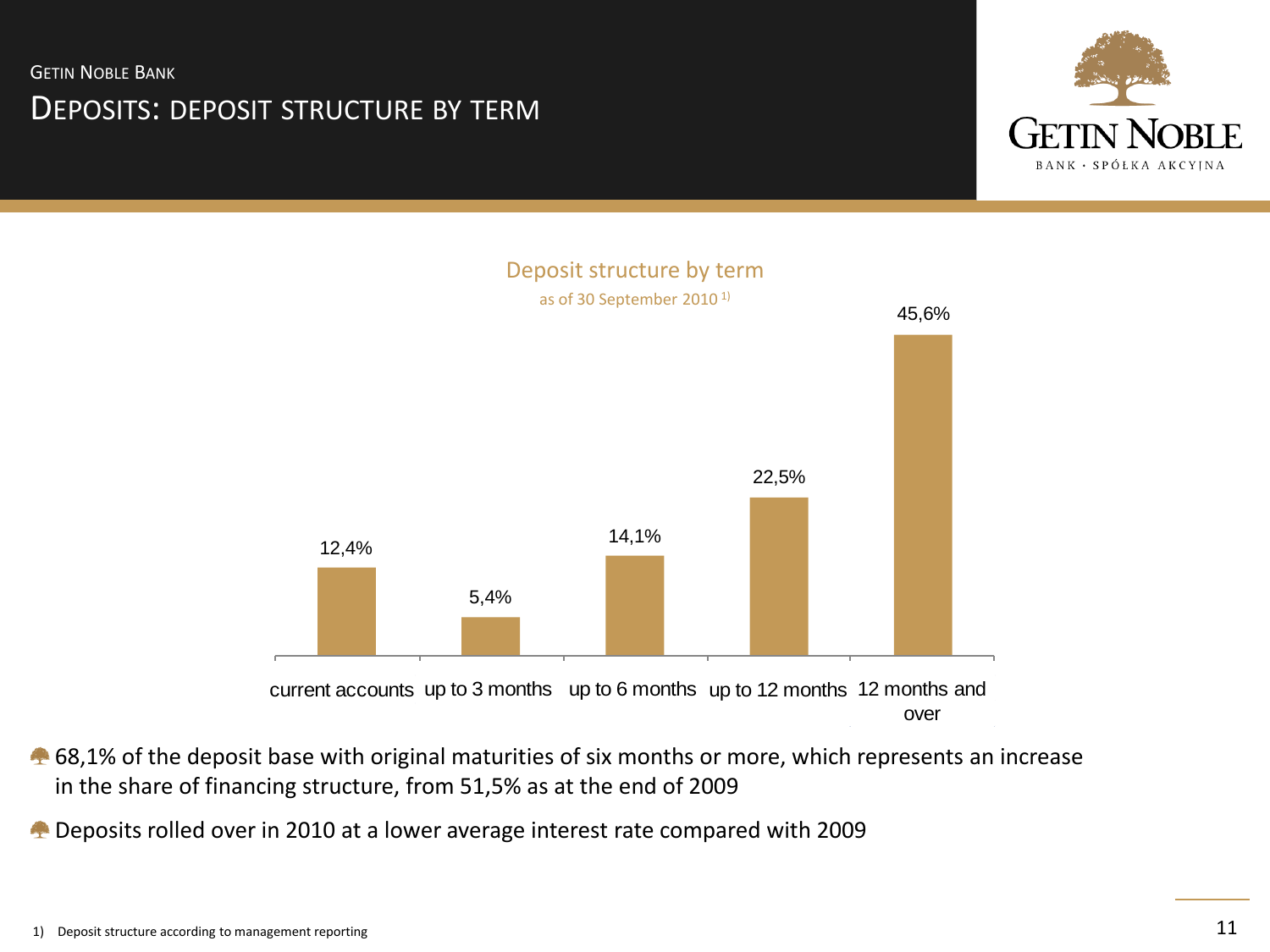# STRUCTURED PRODUCTS **GETIN NOBLE BANK**





1) Regular saving plan products by target investment value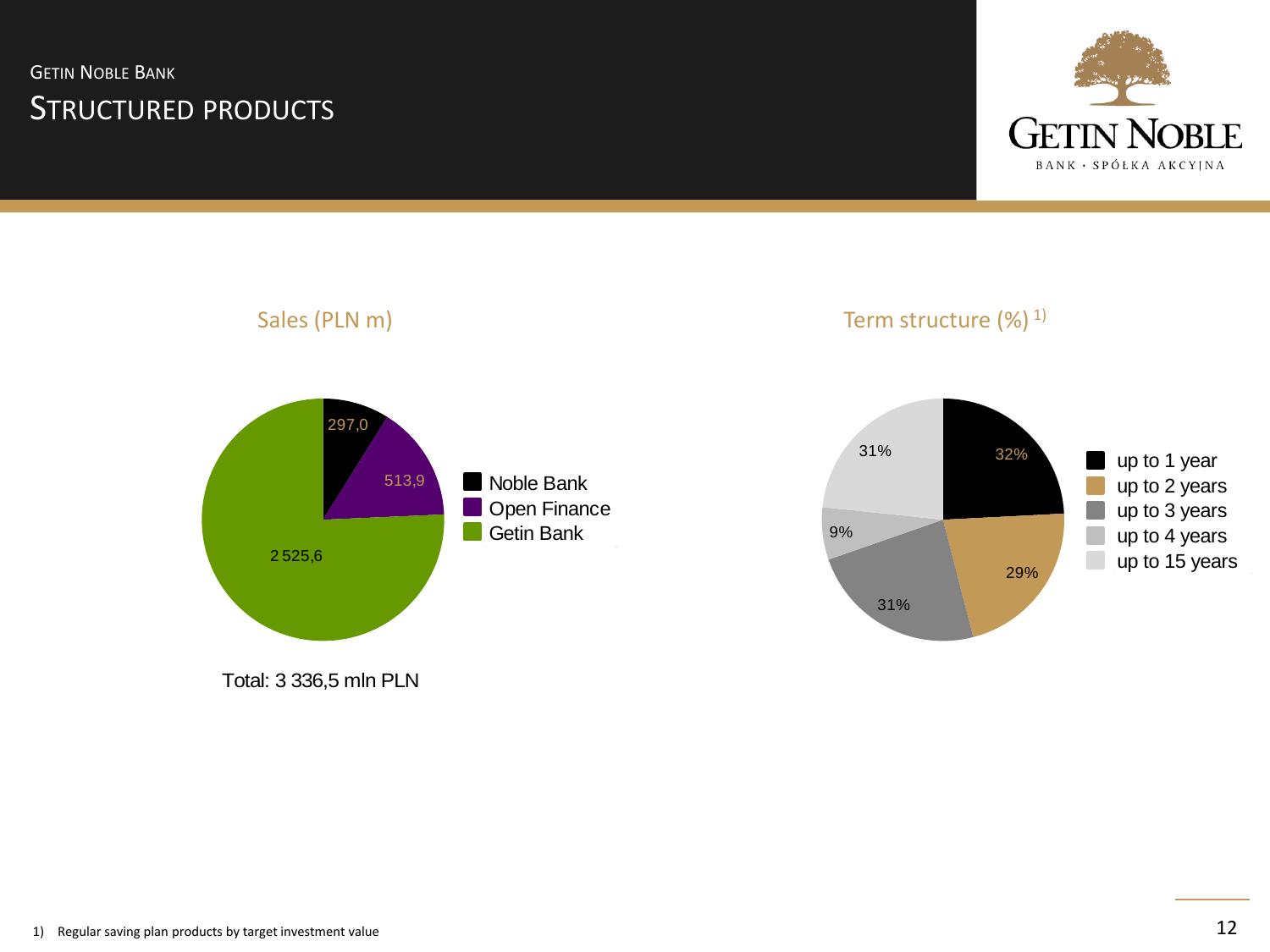# SALES OF FINANCIAL PRODUCTS **OPEN FINANCE**





# 5 200,0 4 854,0 5 302,0 3 059,0 10 156,0 8 259,0 Q1-Q3'2009 Q1-Q3'2010 +23,0%

Total value of investments Total value of provided loans H

Sales rose to more than PLN 10bn (a 23,0% y/y increase)

#### Sales (PLN m) Commission income (PLN m)

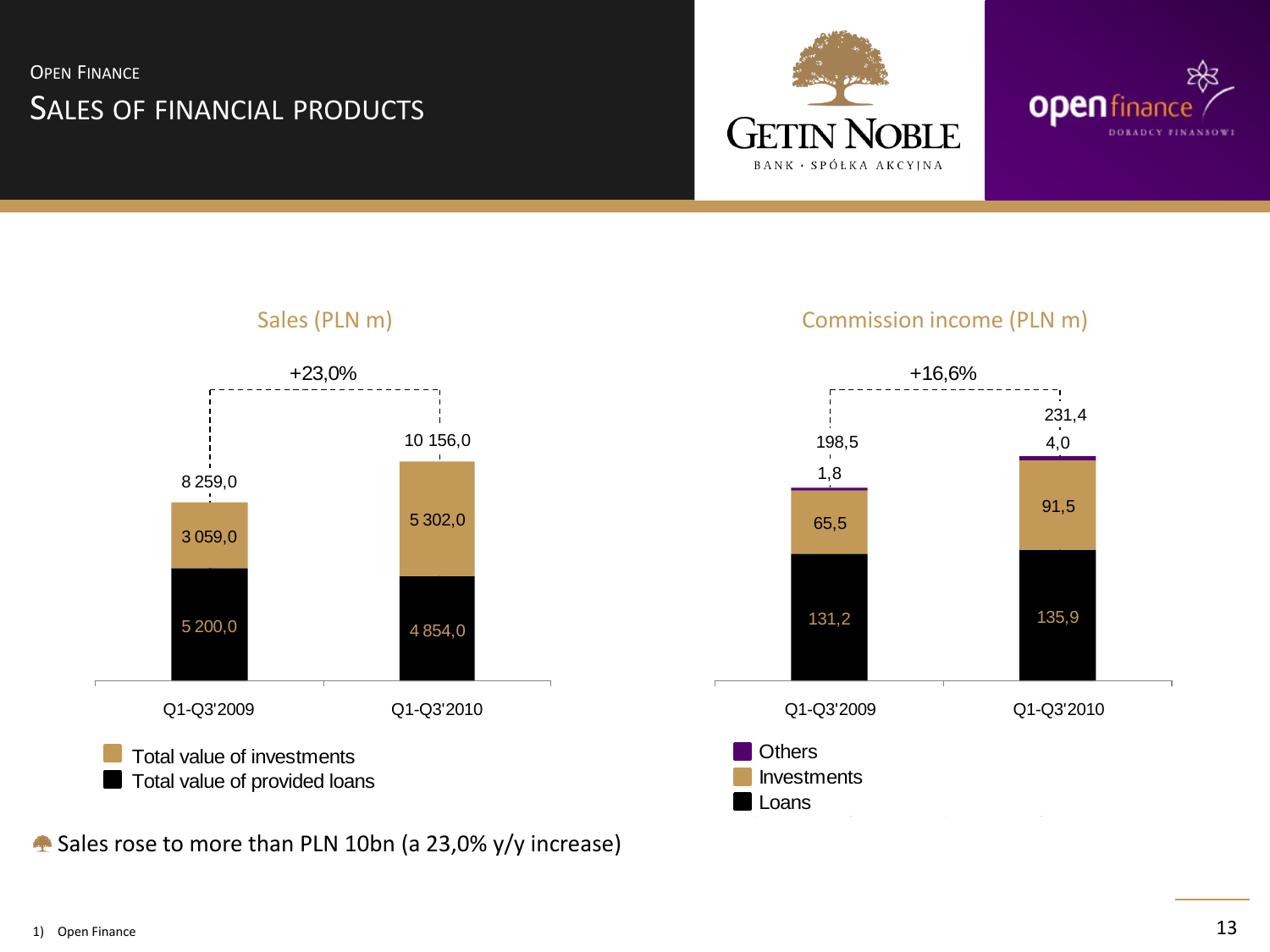# BUSINESS OPERATIONS NOBLE FUNDS





#### Noble Funds's assets broken down by operating segment (PLN m)



Advisory **Funds** 

#### Place on the market of equity funds

| return rate in period of 24 months (till 01-10-2010) <sup>1)</sup> |       |
|--------------------------------------------------------------------|-------|
| 1 QUERCUS Agresywny (Parasolowy SFIO)                              | 58,6% |
| 2 Aviva Investors Nowych Spółek (Aviva Investors FIO)              | 57,8% |
| 3 Idea Akcji (Idea FIO)                                            | 34.1% |
| 4 SKOK Akcji (SKOK PARASOL FIO)                                    | 33,8% |
| 5 Noble Akcji (Noble Funds FIO)                                    | 24,7% |
| 6 Uni Korona Akcje (Uni Fundusze FIO)                              | 23,3% |
| 7 FORTIS Akcji (Fortis FIO)                                        | 23,0% |
| 8 Lukas Akcyjny (Lukas FIO)                                        | 21,7% |
| 9 Aviva Investors Polskich Akcji (Aviva Investors FIO)             | 20,1% |
| 10 Allianz Akcji Plus (Allianz FIO)                                | 19,6% |
|                                                                    |       |

#### Structure of investment fund assets (%)

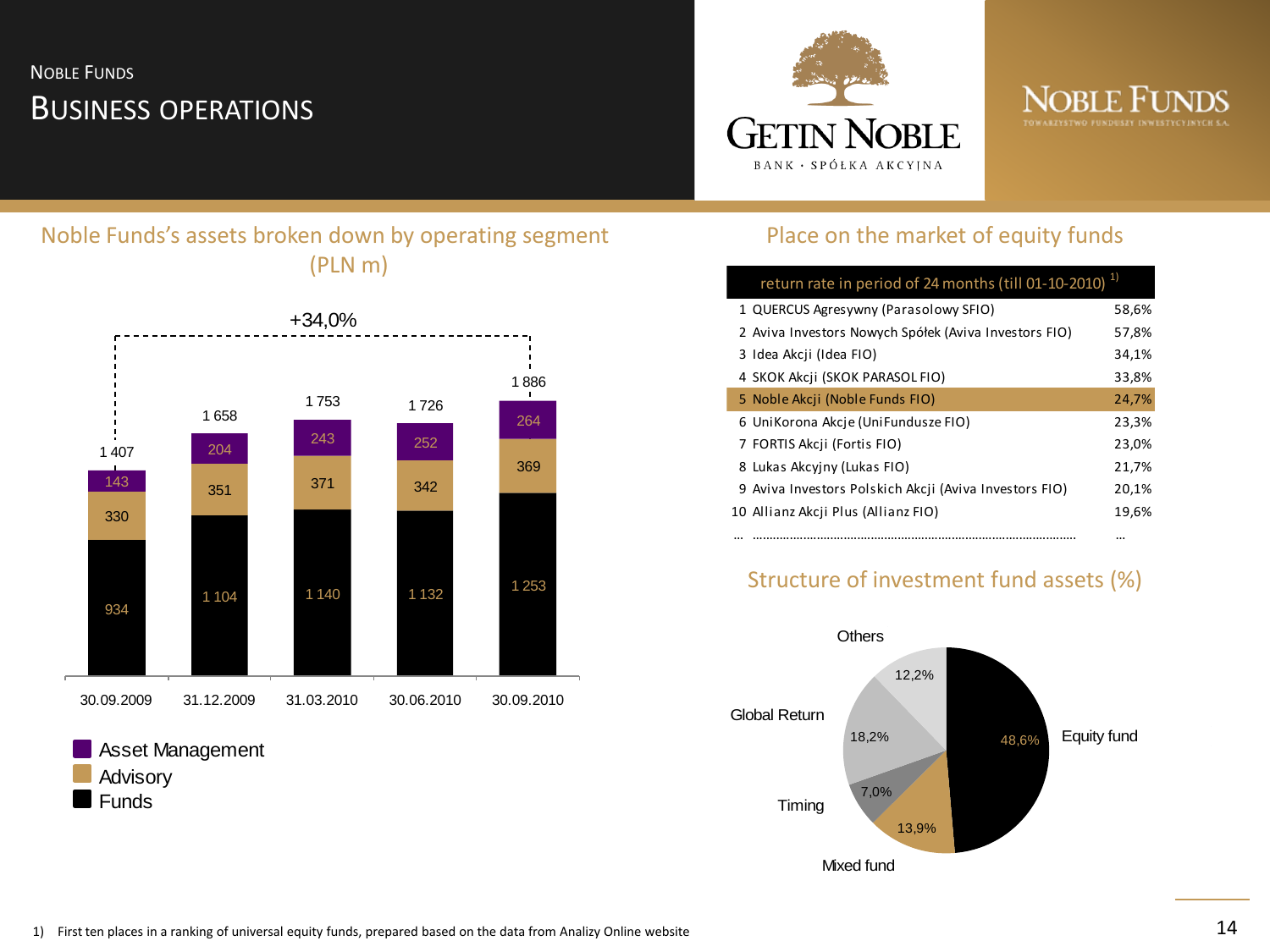# COMPANIES' CONTRIBUTION TO GETIN NOBLE BANK GROUP'S PROFIT



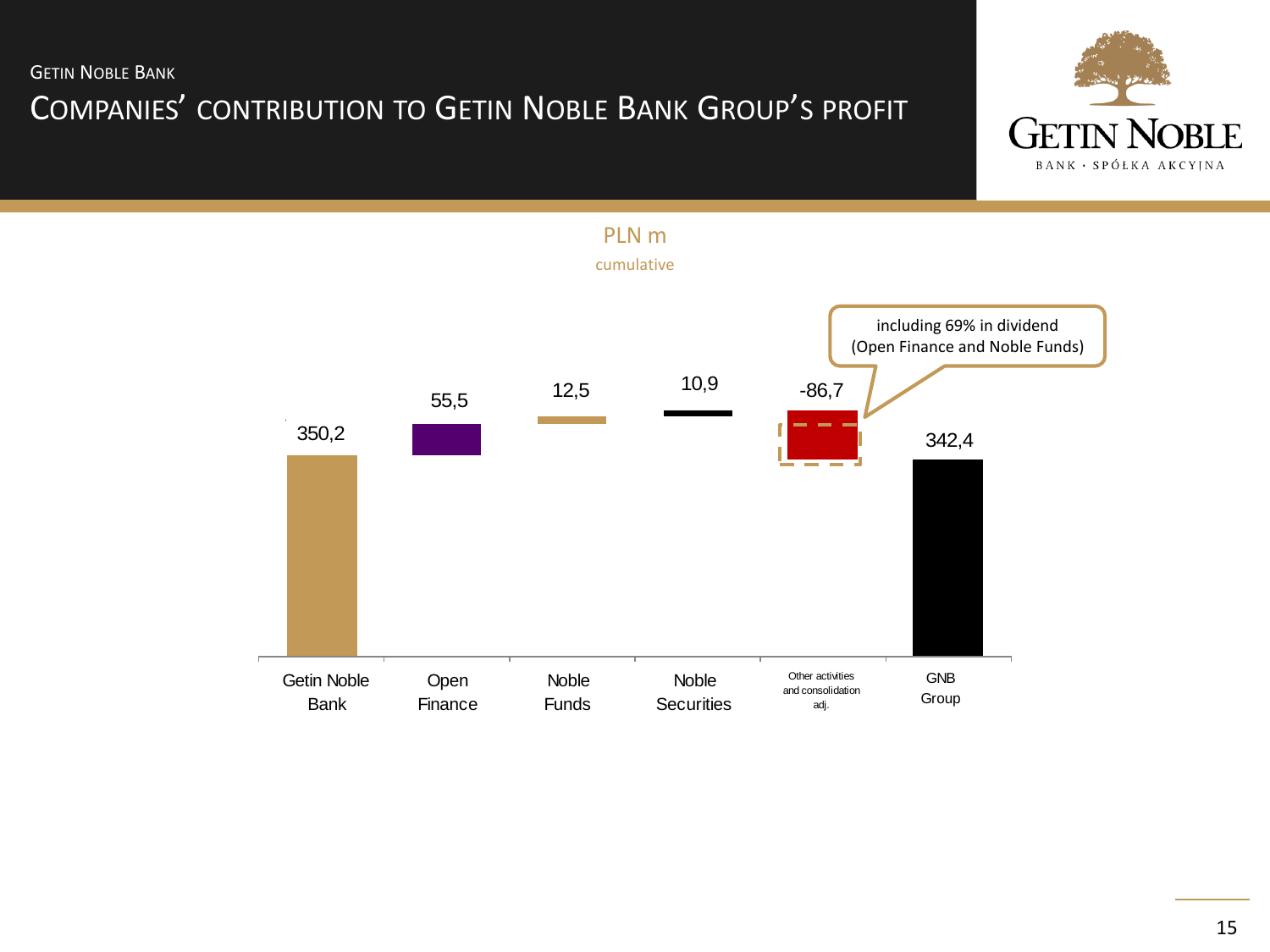# BALANCE SHEET STRUCTURE **GETIN NOBLE BANK**



#### Balance sheet structure (PLN m)

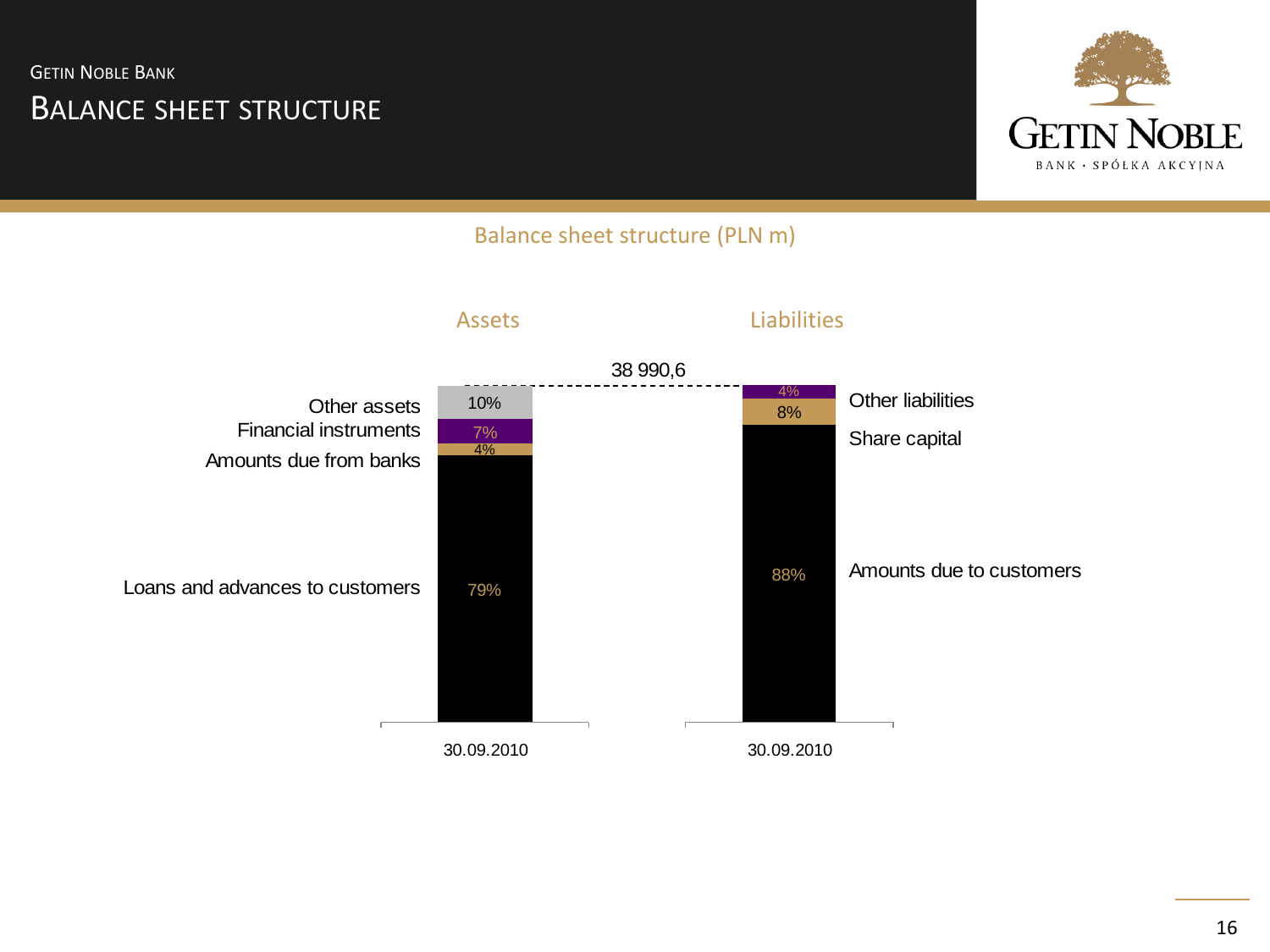# CREDIT RISK **GETIN NOBLE BANK**



#### NPL ratio & provision coverage ratio (%)

| NLP(% )                  | 30.09.2010 | 31.12.2009 | change    |  |
|--------------------------|------------|------------|-----------|--|
| corporation credits      | 10,9%      | 12,5%      | $-2$ p.p. |  |
| car credits              | 15,7%      | 10.2%      | $+5$ p.p. |  |
| mortgages                | 4,4%       | 2,3%       | $+2 p.p.$ |  |
| consumer credits         | 41,2%      | 34,0%      | $+7$ p.p. |  |
| Total                    | 10,2%      | 7,7%       | $+2 p.p.$ |  |
|                          | 0          | 0          | 0         |  |
| Provision coverage ratio | 70.6%      | 76,2%      | -6 p.p.   |  |



- Further improvement in the level of risk associated with auto loans
- Considerable improvement in the risk **SP** associated with cash loans

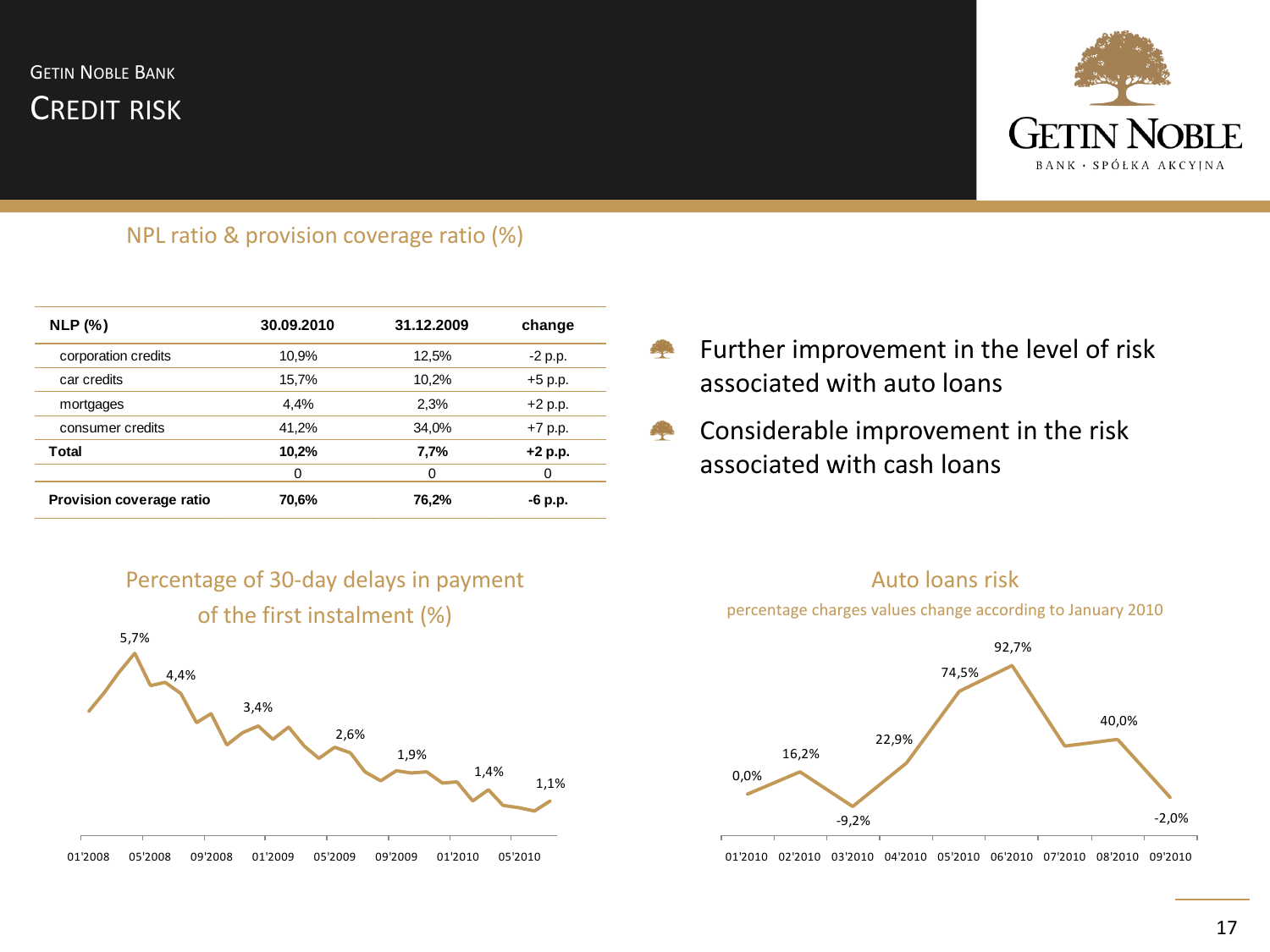# DISTRIBUTION NETWORK **GETIN NOBLE BANK**



#### Getin Noble Bank enters the top five banks on the market



|               |                         | number of<br>branches <sup>1)</sup> | as at      |
|---------------|-------------------------|-------------------------------------|------------|
| 1             | <b>PKO BP</b>           | 1 222                               | 2010-08-31 |
| $\mathcal{P}$ | Pekao                   | 1 031                               | 2010-07-02 |
| 3             | <b>BZWBK</b>            | 615                                 | 2010-10-11 |
| 4             | Euro Bank               | 524                                 | 2010-08-16 |
| 5             | <b>Getin Noble Bank</b> | 524                                 | 2010-09-30 |
| 6             | BPH                     | 504                                 | 2010-09-29 |
| 7             | Millenium               | 460                                 | 2010-10-12 |
| 8             | <b>ING</b>              | 442                                 | 2010-09-13 |
| 9             | Lukas                   | 441                                 | 2010-08-18 |
| 10            | <b>Kredyt Bank</b>      | 383                                 | 2010-08-31 |
|               |                         | .                                   | .          |

| Getin Bank                 | 513 |
|----------------------------|-----|
| Noble Bank                 | 11  |
| Open Finance + Open Direct | 94  |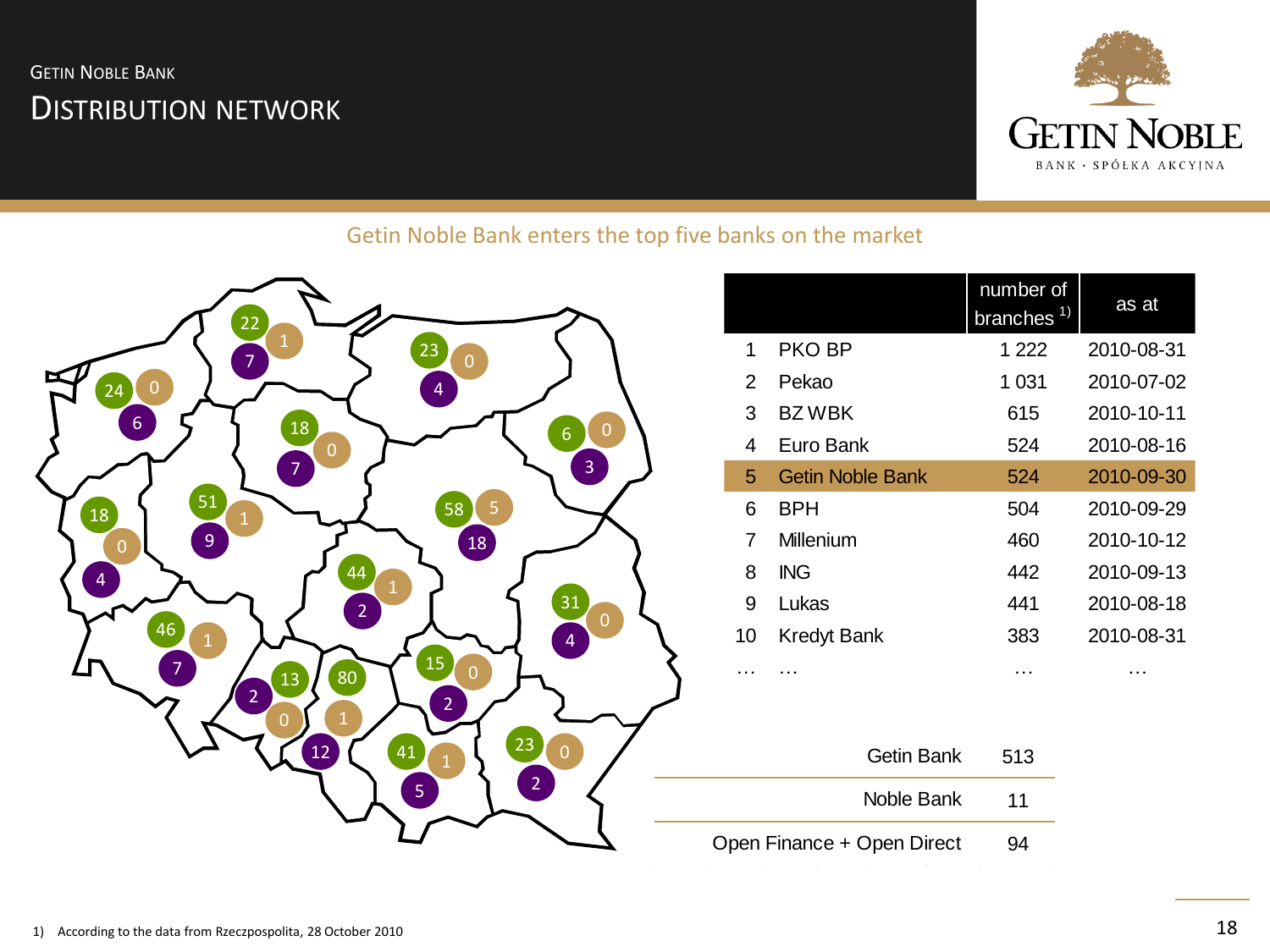# KEY FINANCIAL FIGURES **GETIN NOBLE BANK**



|                                                                  | PLN <sub>m</sub> | 30.09.2010 | 31.12.2009 | 30.09.2010 /<br>31.12.2009 |
|------------------------------------------------------------------|------------------|------------|------------|----------------------------|
| Equity<br>(attributable to equity holders of the parent company) |                  | 3 1 58, 1  | 2889,5     | $+9,3%$                    |
| Balance sheet total                                              |                  | 38 990,6   | 33 126,6   | $+17,8%$                   |
| Loans balance                                                    |                  | 30 856,2   | 25 602,7   | $+20,7%$                   |
| Deposits balance                                                 |                  | 34 331,4   | 28 236,5   | $+21,6%$                   |

|                                                                      | PLN <sub>m</sub> | Q1-Q3'2010 | Q1-Q3'2009 | Q1-Q3'2010/<br>Q1-Q3'2009 |
|----------------------------------------------------------------------|------------------|------------|------------|---------------------------|
| Income                                                               |                  | 1690,4     | 1 2 9 2, 4 | $+30,8%$                  |
| Overhead costs                                                       |                  | $-530,8$   | $-468,7$   | $+13,2%$                  |
| Net profit<br>(attributable to equity holders of the parent company) |                  | 342,4      | 245,2      | +39,6%                    |
| $C/I$ - consolidated $(\%)$                                          |                  | 31,4%      | 36,3%      | $-4,9$ p.p.               |
| $C/I$ - separate $(\%)$                                              |                  | 26,7%      | 31,3%      | $-4,6 p.p.$               |
| <b>ROE</b>                                                           |                  | 17,2%      |            |                           |
| <b>NIM</b>                                                           |                  | 2,9%       |            |                           |
| CAR                                                                  |                  | 10,3%      |            |                           |